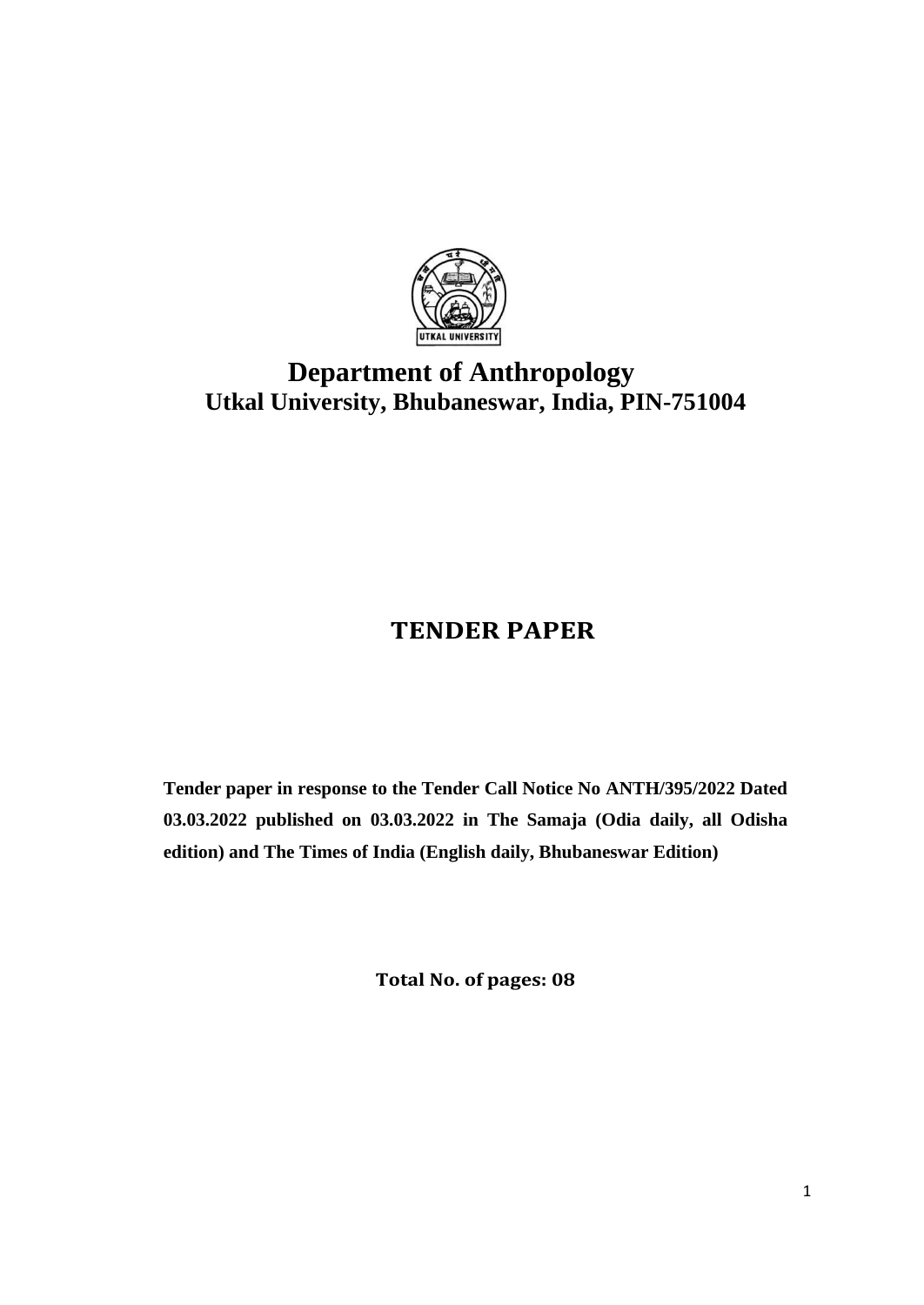

No.:ANTH/ 395 /2022 Date: 03.03.2022

#### **TENDER CALL NOTICE**

Sealed tenders are invited by the undersigned from the reputed manufacturers and authorized dealers for purchase of the following items:

- 1. Deep freezer
- 2. pH Meter
- 3. Skinfold caliper
- 4. GPS Machine
- 5. Auto Level Machine with Tripod and Staff

The sealed tender should reach the undersigned on or before **24.03.2022 up to 5.00 PM** by hand/ registered post/ speed post. All the documents such as EMD ( 1% of the estimated cost of the equipment or minimum of ₹1000.00), authorization certificate, GST certificates along with literature/brochure should be enclosed, failing which the tender will be cancelled. Detailed information and tender documents of the above items are available in the Office of the Head, Department of Anthropology,Utkal University during office hours on all working days or can be downloaded from the website [www.utkaluniversity.nic.in.](http://www.utkaluniversity.nic.in/) The cost of the tender paper is **Rs. 300.00 (Rupees threehundred) only (non-refundable)** to be paid through **Demand Draft** drawn in favour of "Head, Department of Anthropology, Utkal University" and payable at Bhubaneswar. The form downloaded from the website must accompany a Demand Draft, as mentioned above, of Rs.300.00,towards the cost of the tender paper. **The sealed tenders will be opened at 3.00 PM on 25.03.2022** in the Office of the Head, Department of Anthropology, Utkal University, Bhubaneswar. The authorities reserves the right to accept/reject/cancel/change/modify any part or the entire tender without assigning any reason thereof. The Authority will not be held responsible for any postal delay.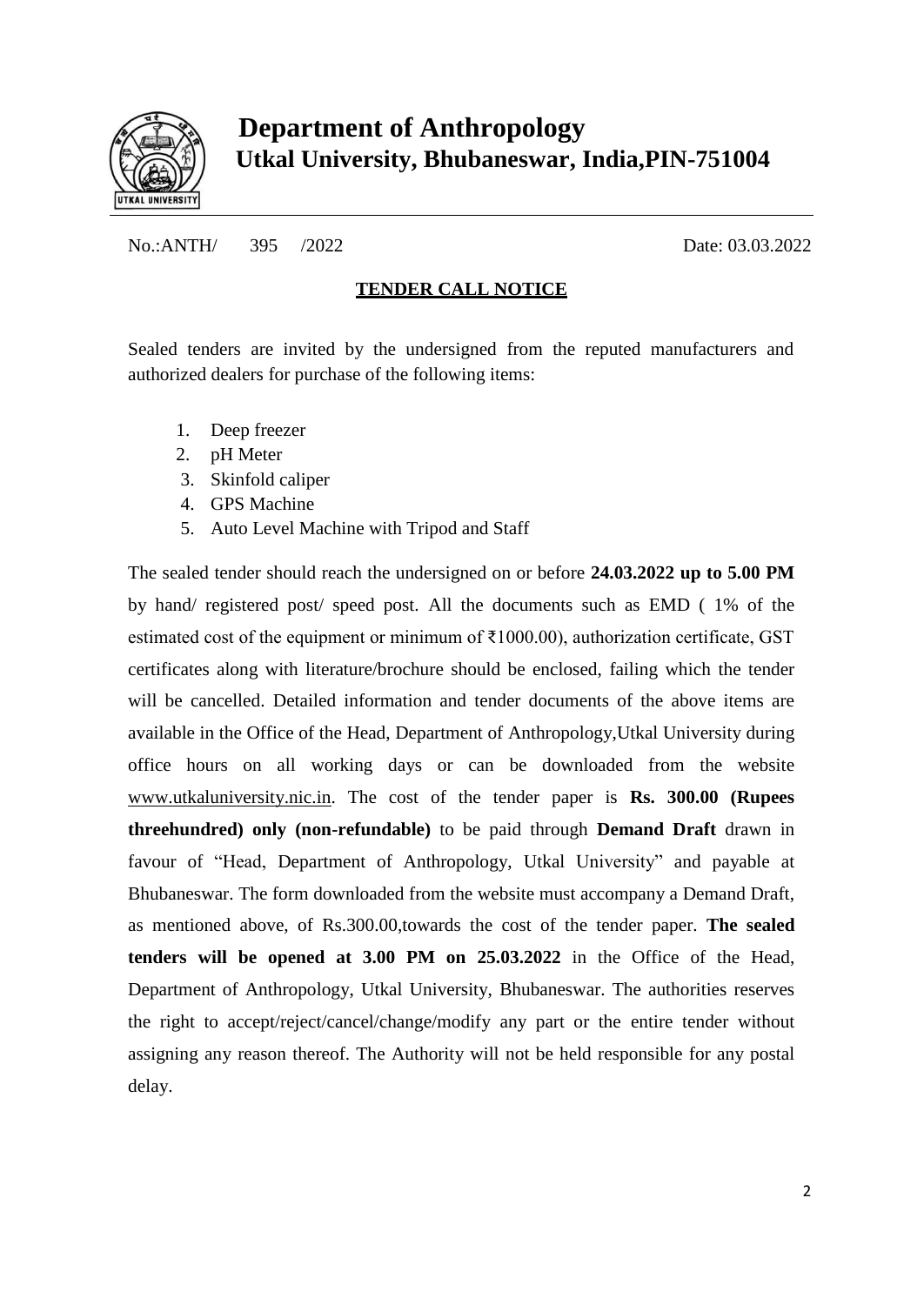#### **Eligibility Criteria:**

- 1. Tenders are to be submitted in the prescribed format (enclosed) along with an EMD amount (1%) of the approximate cost of equipment or minimum of  $\bar{\tau}$ 1000/- (Rupees one thousand) only as mentioned in the tender paper drawn in favour of the *" Head, Department of Anthropology, Utkal University"* in shape of a Bank Draft drawn on any nationalized bank payable at Bhubaneswar. **No cash payment shall be received in this regard**.
- 2. Tender forms are not transferable.
- 3. Bids should to be given in the desired format, separately for each item, to supply the equipment with accessories. Bids should be submitted along-with the following documents:
	- (i) Sales Tax, Income Tax, GST Certificate or the Excise License etc. necessary for the items.
	- (ii) Specific requirement (electric supply, reagent, etc.) for any equipment must be mentioned in the quotation.
	- (iii) ValidauthorizationCertificatefromtheCompany/manufacturerismandatory.
	- **(iv) All rates (in INR) should be inclusive of all taxes and F.O.R destination (Department of Anthropology, Utkal University, Bhubaneswar).**
	- (v) Installation charges, packaging, forwarding charges etc. should be included in the quoted price and no extra cost will be entertained after delivery.
	- (vi) Validity of the quotation: Six months.

#### **N.B**

- 1. Last date for submission of sealed tender paper by hand speed/ registered post is **24.03.2022 up to 5.00 P.M.** in the office of the Head, Department of Anthropology, Utkal University, Bhubaneswar.
- 2. Bank Guarantee for EMD is not valid.
- 3. Theauthoritymaycancelthetenderasawholeorapartofitwithoutassigninganyreasonthereof.
- 4. All supplies have to be made within 15(Fifteen) days of the confirmed order received by the firm otherwise the order shall be treated as cancelled.
- 5. EMD of the parties whose Tender is not accepted will be refunded on submission of a stamped receipt.
- 6. Exemption in price (if any) under production of DSIR certificate should be indicated.
- 7. Filled tender paper must contain all specifications, terms and conditions in a systematic manner and should not leave anything guessing to the undersigned.

Head, Department of Anthropology Utkal University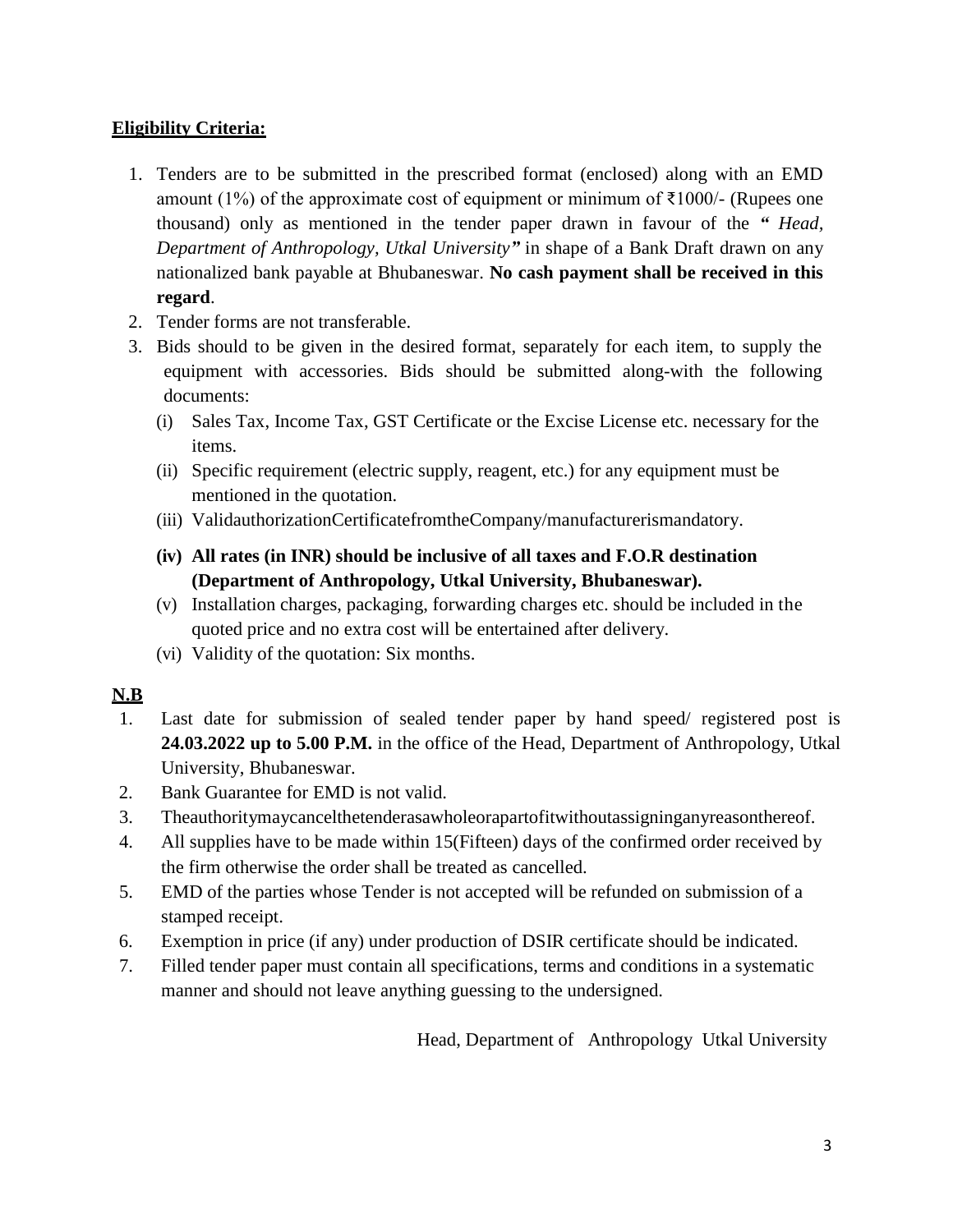### **1. Refrigerator**

Tender Form No.:

| From, |  |  |  |  |  |  |  |  |  |  |  |  |  |  |  |  |  |  |  |
|-------|--|--|--|--|--|--|--|--|--|--|--|--|--|--|--|--|--|--|--|
| M/S   |  |  |  |  |  |  |  |  |  |  |  |  |  |  |  |  |  |  |  |
|       |  |  |  |  |  |  |  |  |  |  |  |  |  |  |  |  |  |  |  |

To,

The Head

Department of Anthropology, UtkalUniversity,Bhubaneswar

Sub.: Supply of…………………………………………………………………………

Ref.: Advertisement No.……………………….. ….inTheSamaja/ Times of India Dated……......

EMD/Security amount Rs.………………DD Numberand Date:………………………..

| Nameoftheitem withspecifications                                     | <b>UnitPriceinINR</b><br>includingappli<br>cableTax | Remarks |
|----------------------------------------------------------------------|-----------------------------------------------------|---------|
| Refrigerator                                                         |                                                     |         |
| <b>Make:Haier</b><br><b>Model:</b>                                   |                                                     |         |
| Net capacity: 320-450 lit                                            |                                                     |         |
| Temp range: dual range<br>$+1$ dc to $+4$ dc<br>$-17$ to $-24$ dc    |                                                     |         |
| Energy star rating : 3 star rating abd above                         |                                                     |         |
| Easy plug in 10 amp power supplu $(230-240 \text{ v}, 50)$<br>Hz)    |                                                     |         |
| Inbuit stabilizer : 1 kva $(90 v-280v)$                              |                                                     |         |
| Digital invertor technology and compressor with 10<br>years warranty |                                                     |         |
| Double door type                                                     |                                                     |         |
| Detailed specification should be attached in<br>an additional sheet. |                                                     |         |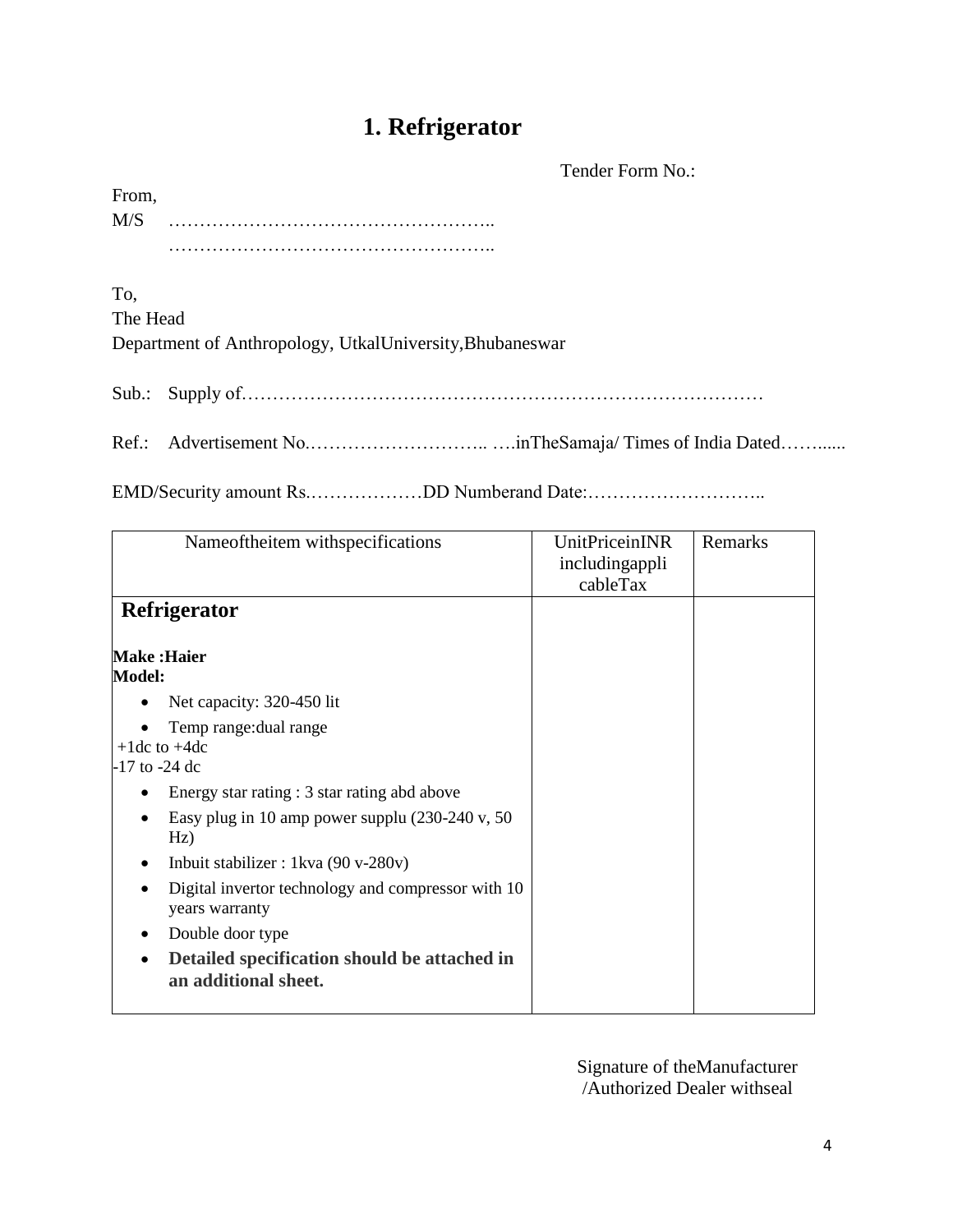### **2. pH Meter (Digital)**

Tender FormNo.:

| From, |  |  |  |  |  |  |  |  |  |  |  |  |  |  |  |  |  |  |
|-------|--|--|--|--|--|--|--|--|--|--|--|--|--|--|--|--|--|--|
| M/S   |  |  |  |  |  |  |  |  |  |  |  |  |  |  |  |  |  |  |
|       |  |  |  |  |  |  |  |  |  |  |  |  |  |  |  |  |  |  |

To,

| TheHead |                                                      |  |
|---------|------------------------------------------------------|--|
|         | DepartmentofAnthropology,UtkalUniversity,Bhubaneswar |  |

Sub.: Supplyof…………………………………………………………………………

Ref.: AdvertisementNo.……………………….. ….inTheSamaja/ Times of India Dated……......

| Nameofthe itemwithspecifications                       | Unit Price in       | Remarks |
|--------------------------------------------------------|---------------------|---------|
|                                                        | <b>INRincluding</b> |         |
|                                                        | applicableTax       |         |
|                                                        |                     |         |
| pHMeter(Digital)                                       |                     |         |
|                                                        |                     |         |
| <b>Make: Systronics India Limited</b>                  |                     |         |
| <b>Model: 361</b>                                      |                     |         |
|                                                        |                     |         |
| Micro controller based<br>$\bullet$                    |                     |         |
| $pHRange: 1-14, 0.01pH resolution$                     |                     |         |
| ٠                                                      |                     |         |
| Resolution: $+/- 0.01$ Ph                              |                     |         |
| 2 point calibration<br>٠                               |                     |         |
| Temperature compensation: Auto/Manual<br>$\bullet$     |                     |         |
| Detailedspecificationshouldbeattachedinan<br>$\bullet$ |                     |         |
| additional sheet.                                      |                     |         |
|                                                        |                     |         |
|                                                        |                     |         |
|                                                        |                     |         |
|                                                        |                     |         |

EMD/Securityamount Rs.………………DDNumberand Date:………………………..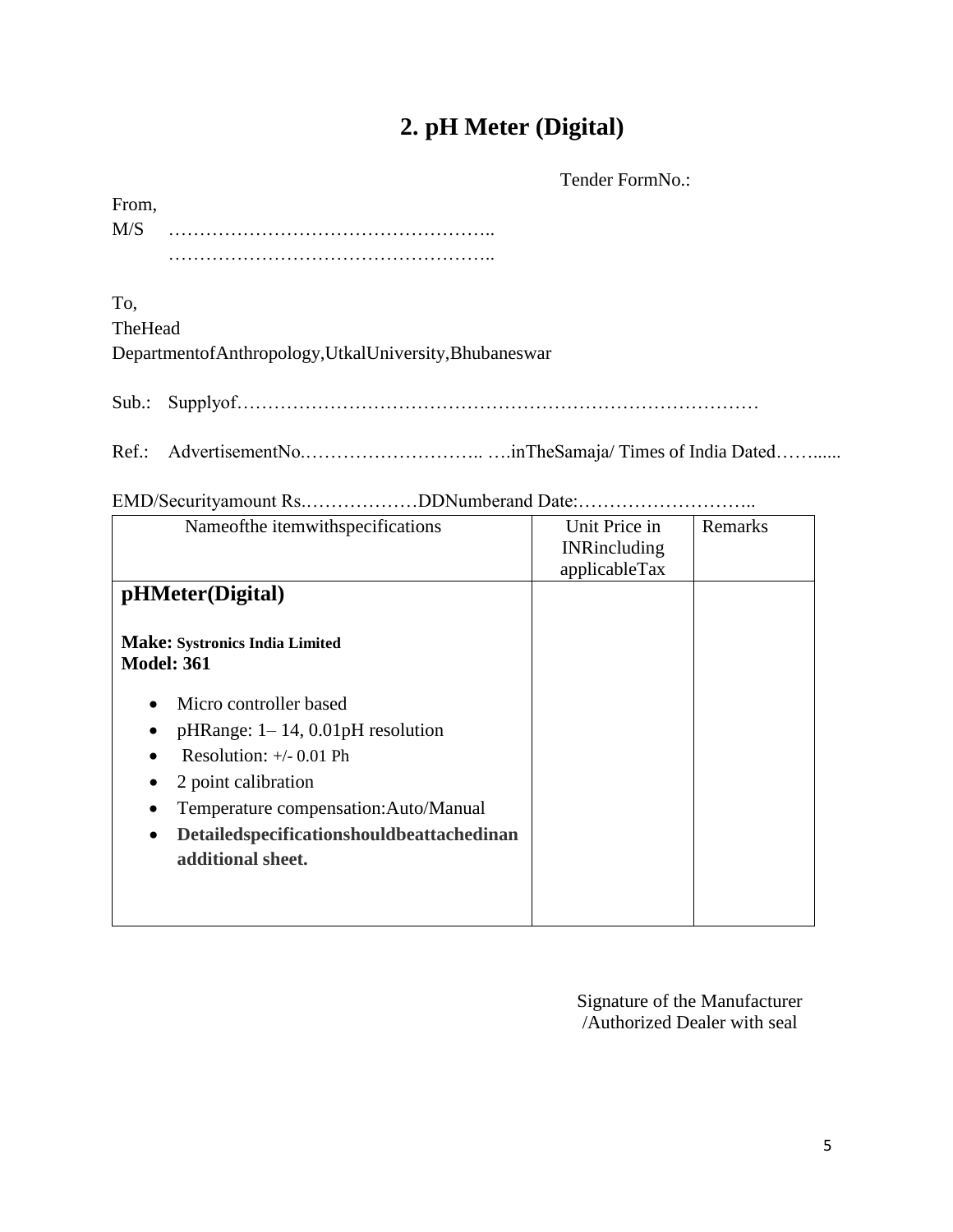#### **3. Skin fold caliper**

Tender Form No.:

From, M/S …………………………………………….. ……………………………………………..

To,

The Head

Department of Anthropology, Utkal University, Bhubaneswar

Sub.: Supply of…………………………………………………………………………

Ref.: Advertisement No.……………………….. ….in The Samaja/ Times of India Dated……......

EMD/Security amount Rs.………………DD Number and Date: ………………………..

| Name of the item with specifications                                 | Unit Price in<br><b>INRincluding</b><br>applicableTax | Remarks |
|----------------------------------------------------------------------|-------------------------------------------------------|---------|
| Make:                                                                |                                                       |         |
| Model                                                                |                                                       |         |
| Harpenden skin fold caliper                                          |                                                       |         |
| Measuring range 0-80mm                                               |                                                       |         |
| Resolution 0-2mm                                                     |                                                       |         |
| Detailed specification should be attached in an<br>additional sheet. |                                                       |         |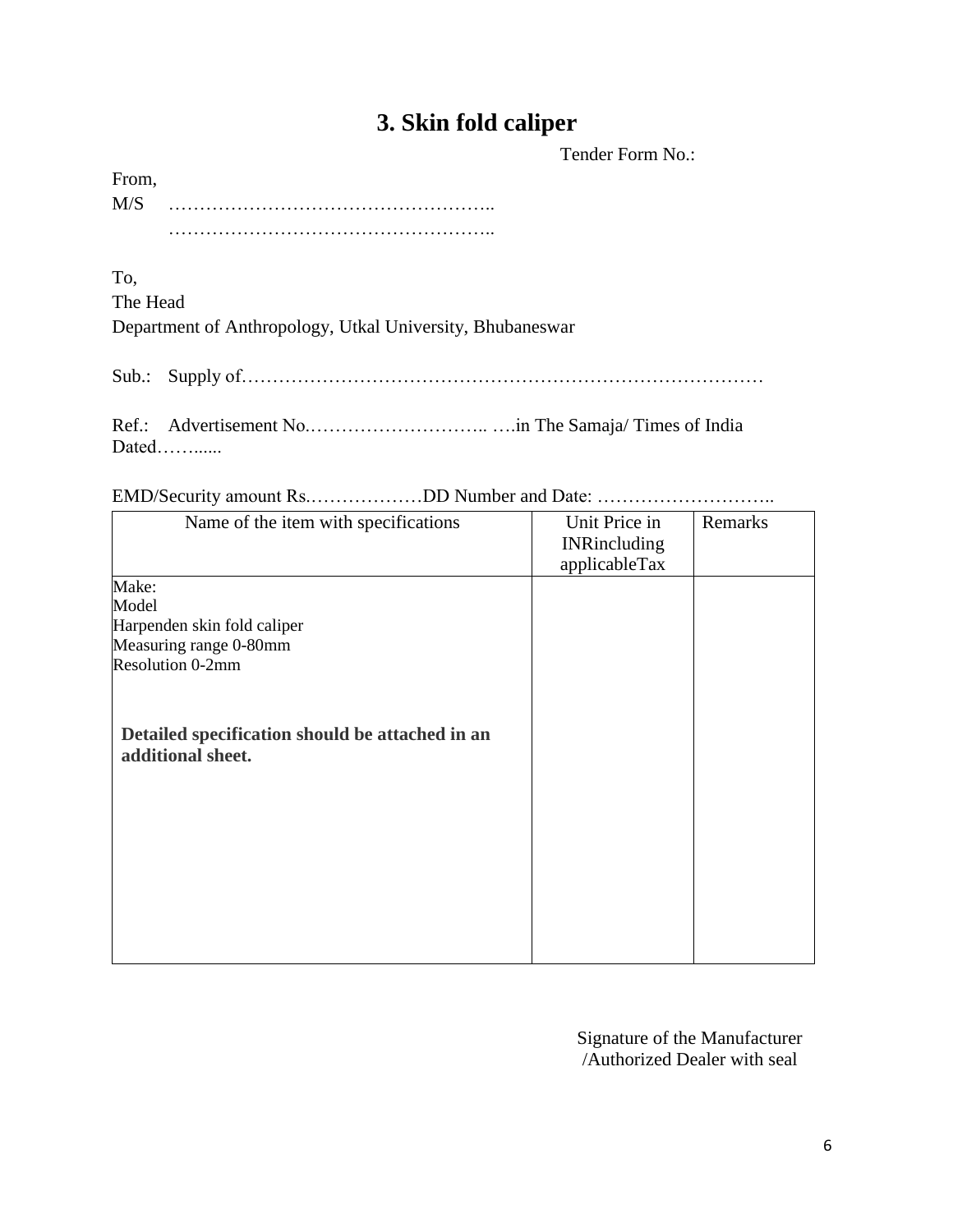### **4. GPS machine**

Tender Form No.:

| From, |  |
|-------|--|
| M/S   |  |
|       |  |

To,

The Head

Department of Anthropology, Utkal University, Bhubaneswar

Sub.: Supply of…………………………………………………………………………

Ref.: Advertisement No.……………………….. ….in The Samaja/ Times of India Dated……......

EMD/Security amount Rs.………………DD Number and Date:………………………..

| Name of the item with specifications                                                       | Unit Price in INR | Remarks |
|--------------------------------------------------------------------------------------------|-------------------|---------|
|                                                                                            | including         |         |
|                                                                                            | Applicable Tax    |         |
| GPS machine                                                                                |                   |         |
| Make: Garmin                                                                               |                   |         |
| Model: 12H                                                                                 |                   |         |
| Physical dimensions: $2.6$ " x $6.0$ " x $1.2$ " $(6.6 \times 15.2 \times 3.0 \text{ cm})$ |                   |         |
| Display size: 2.6" diagonal (6.6 cm)<br>Display type: 4 level gray LCD                     |                   |         |
| Weight: $7.16$ oz. $(203.11 \text{ g})$ with AA batteries                                  |                   |         |
| Interface: USB and Serial                                                                  |                   |         |
| Storage: 1,000 waypoints and 100 tracks                                                    |                   |         |
| Battery life: Up to 18 hours with 2 AA batteries                                           |                   |         |
| Detailed specification should be attached in<br>$\bullet$<br>an additional sheet.          |                   |         |
|                                                                                            |                   |         |
|                                                                                            |                   |         |
|                                                                                            |                   |         |
|                                                                                            |                   |         |
|                                                                                            |                   |         |
|                                                                                            |                   |         |
|                                                                                            |                   |         |
|                                                                                            |                   |         |
|                                                                                            |                   |         |